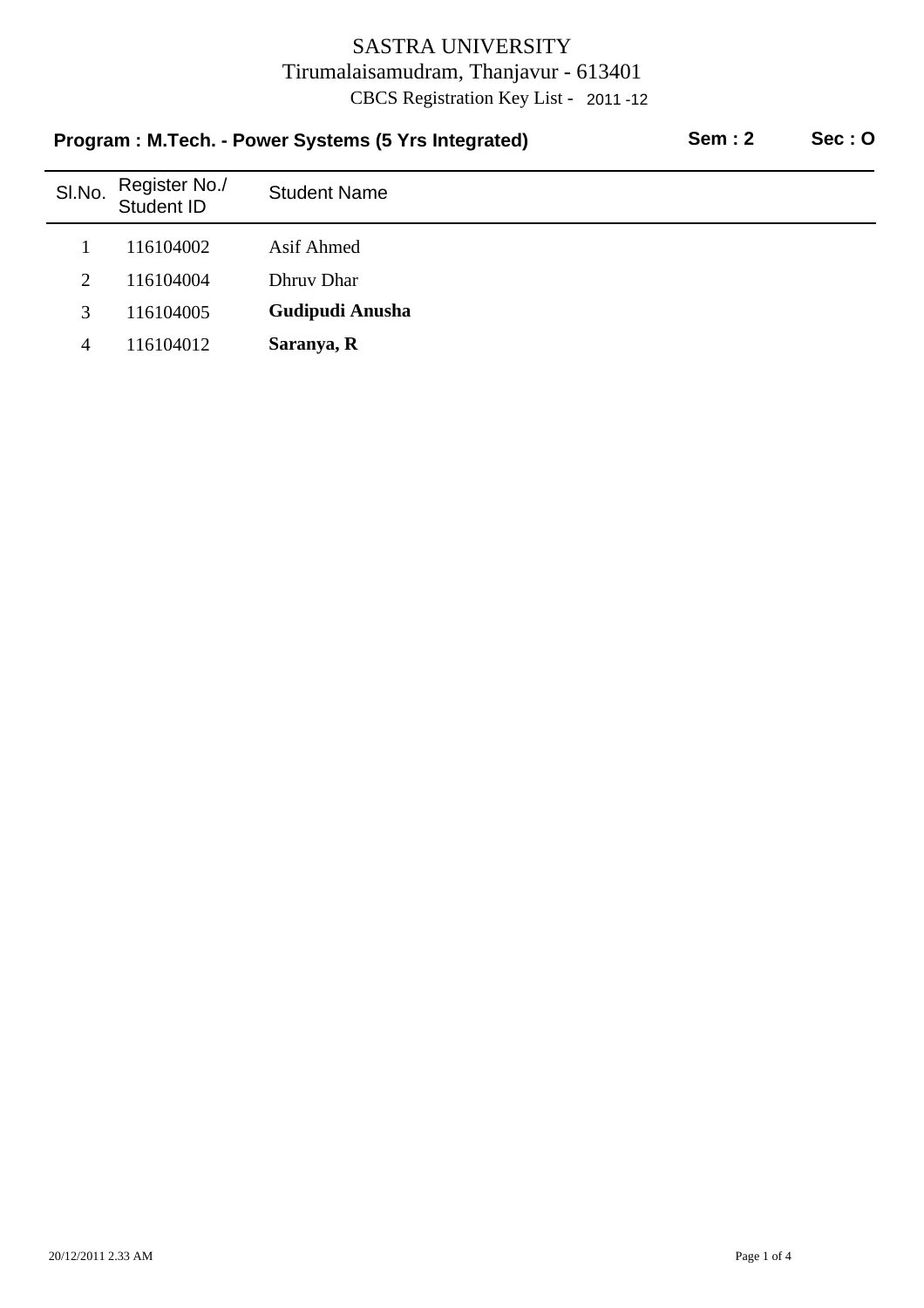| Program: M.Tech. - Power Systems (5 Yrs Integrated) |                             |                               | <b>Sem: 2</b> | Sec: P |
|-----------------------------------------------------|-----------------------------|-------------------------------|---------------|--------|
| SI.No.                                              | Register No./<br>Student ID | <b>Student Name</b>           |               |        |
|                                                     | 116104003                   | Burra Venkata Krishna Kaushik |               |        |
| 2                                                   | 116104007                   | Jeyanthini, S                 |               |        |
| 3                                                   | 116104011                   | Raghavendran, R               |               |        |
| 4                                                   | 116104014                   | Venkataramana, R              |               |        |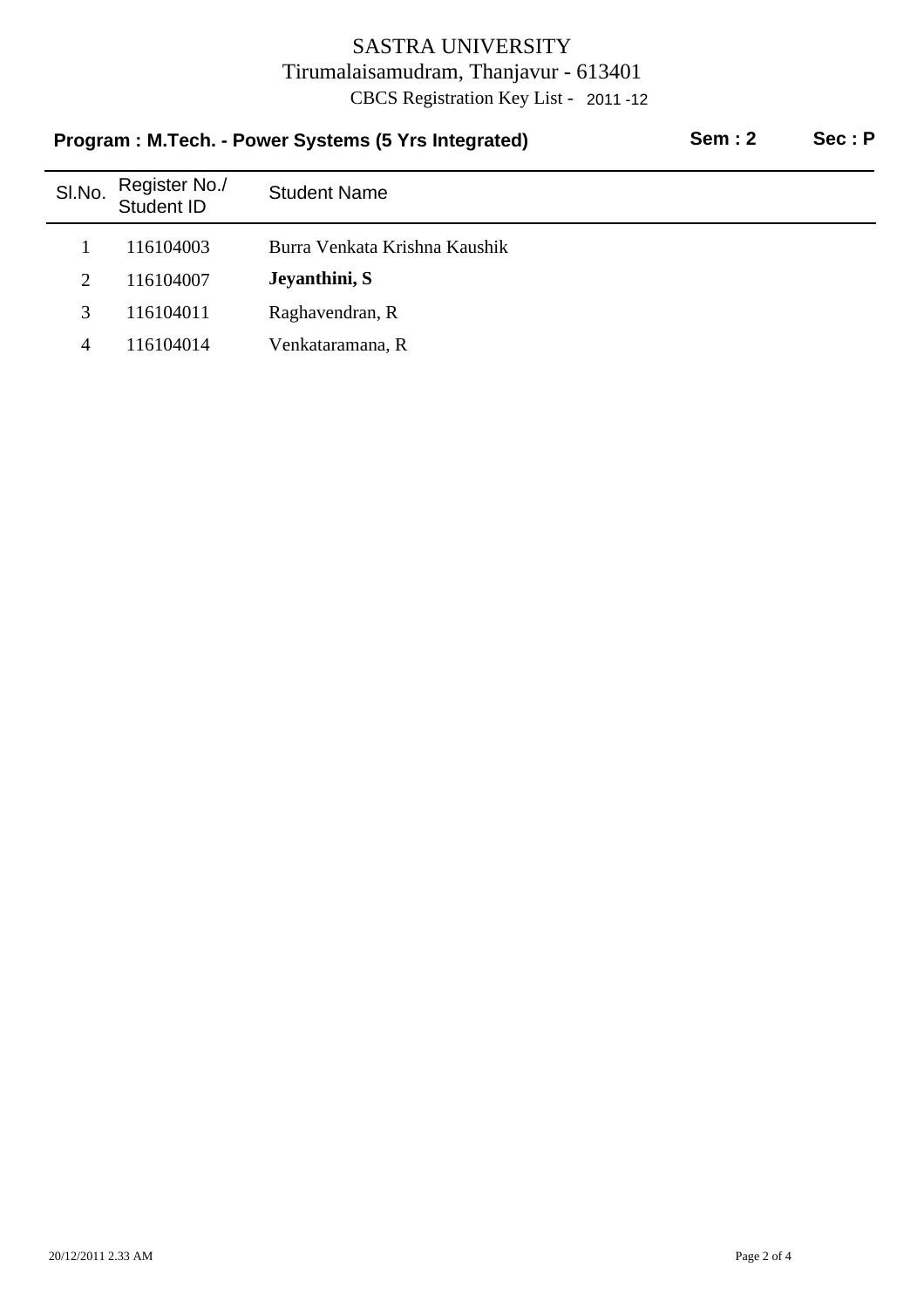| Program: M.Tech. - Power Systems (5 Yrs Integrated) |        |                             | <b>Sem: 2</b>       | Sec:Q |  |
|-----------------------------------------------------|--------|-----------------------------|---------------------|-------|--|
|                                                     | SI.No. | Register No./<br>Student ID | <b>Student Name</b> |       |  |
|                                                     |        | 116104001                   | Ashok Kumar, S      |       |  |
|                                                     | 2      | 116104009                   | Lalith Aravinth, M  |       |  |
|                                                     | 3      | 116104010                   | Mahesh Kumar, R     |       |  |
|                                                     | 4      | 116104015                   | Vishal, B           |       |  |